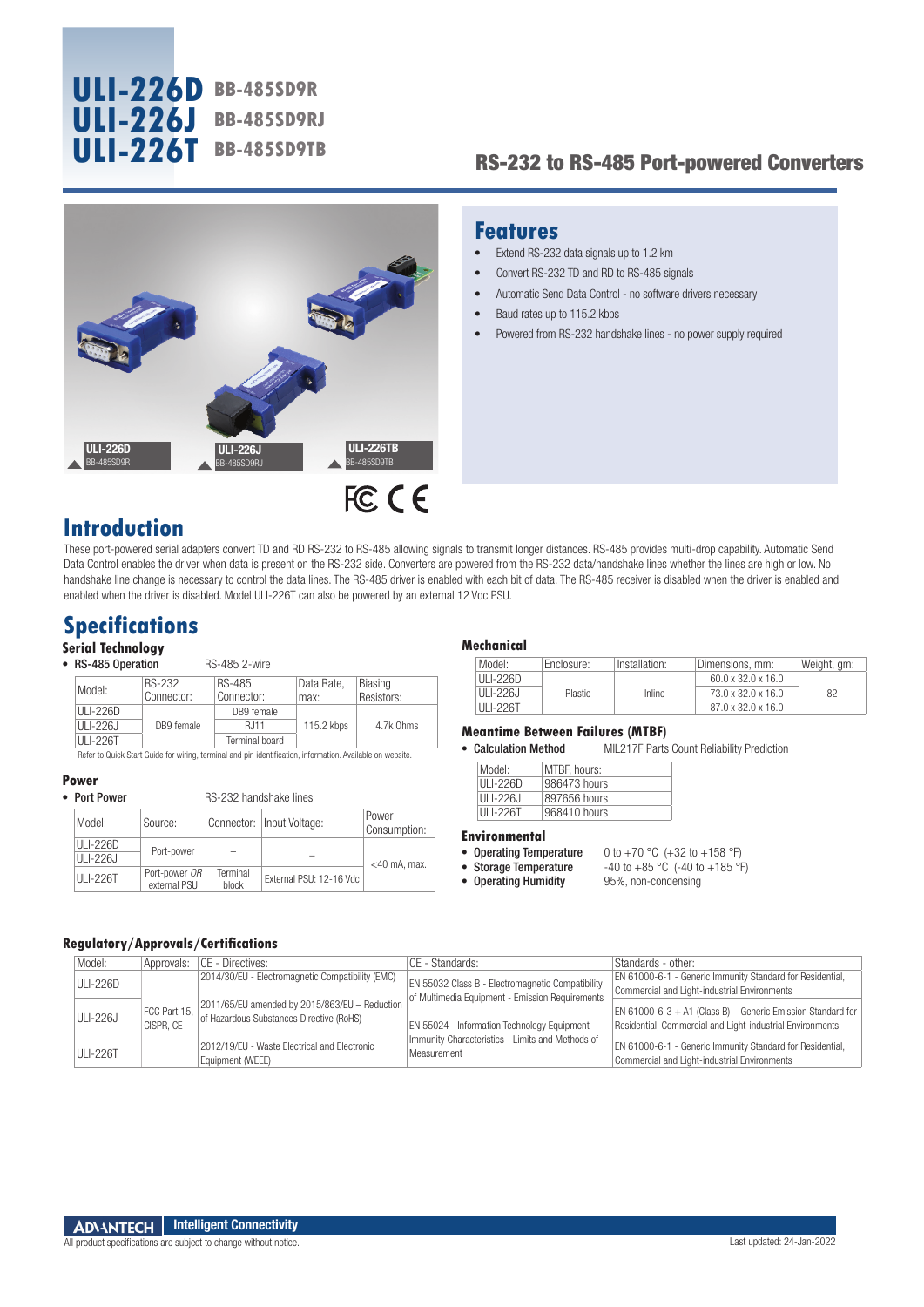| ULI-226D | <b>BB-485SD9R</b>  |
|----------|--------------------|
| ULI-226J | <b>BB-485SD9RJ</b> |
| ULI-226T | <b>BB-485SD9TB</b> |



# **Ordering Information**

| Model           | <b>Part Number to Order</b> | <b>Description</b>                                       |
|-----------------|-----------------------------|----------------------------------------------------------|
| <b>ULI-226D</b> | BB-485SD9R                  | RS-485 Port Powered Converter, DB9F/DB9F                 |
| ULI-226J        | BB-485SD9RJ                 | RS-485 Port-Powered Converter, DB9F/RJ11                 |
| <b>ULI-226T</b> | BB-485SD9TB                 | RS-485 Port-Powered (or external PSU) Converter, DB9F/TB |